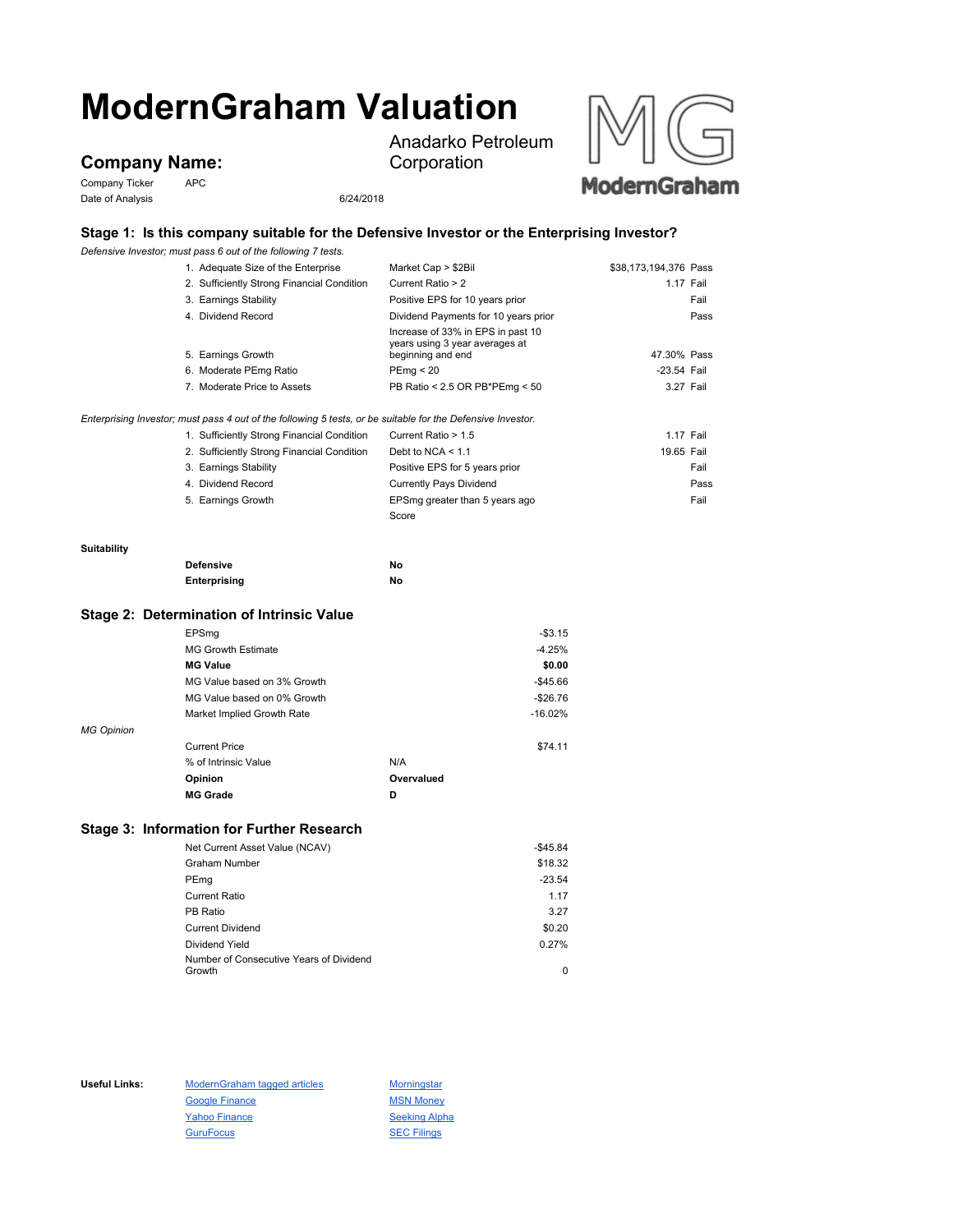| <b>EPS History</b> |           | <b>EPSmg History</b>                 |                  |
|--------------------|-----------|--------------------------------------|------------------|
| Next Fiscal Year   |           |                                      |                  |
| Estimate           |           | \$0.74 Next Fiscal Year Estimate     | $-$3.15$         |
| Dec2017            | $-$0.85$  | Dec2017                              | $-$4.85$         |
| Dec2016            | $-$5.90$  | Dec2016                              | $-$5.65$         |
| Dec2015            | $-$13.18$ | Dec2015                              | $-$4.73$         |
| Dec2014            | $-$3.47$  | Dec2014                              | $-$0.40$         |
| Dec2013            | \$1.58    | Dec2013                              | \$0.91           |
| Dec2012            | \$4.74    | Dec2012                              | \$0.89           |
| Dec2011            | $-$5.32$  | Dec2011                              | \$0.04           |
| Dec2010            | \$1.52    | Dec2010                              | \$3.57           |
| Dec2009            | $-$0.28$  | Dec2009                              | \$5.06           |
| Dec2008            | \$6.91    | Dec2008                              | \$7.37           |
| Dec2007            | \$8.08    | Dec2007                              | \$7.00           |
| Dec2006            | \$10.24   | Dec2006                              | \$5.80           |
| Dec2005            | \$4.90    | Dec2005                              | \$3.18           |
| Dec2004            | \$3.18    | Dec2004                              | \$2.15           |
| Dec2003            | \$2.55    | Dec2003                              | \$1.49           |
| Dec2002            | \$1.61    | Dec2002                              | \$0.86           |
| Dec2001            |           | -\$0.38 Balance Sheet Information    | 3/1/2018         |
| Dec2000            |           | \$2.08 Total Current Assets          | \$5,530,000,000  |
| Dec1999            |           | \$0.13 Total Current Liabilities     | \$4,734,000,000  |
| Dec1998            |           | -\$0.21 Long-Term Debt               | \$15,643,000,000 |
|                    |           | <b>Total Assets</b>                  | \$41,076,000,000 |
|                    |           | Intangible Assets                    | \$5,654,000,000  |
|                    |           | <b>Total Liabilities</b>             | \$29,320,000,000 |
|                    |           | Charge Outetanding (Diluted Average) | 510.000.000      |